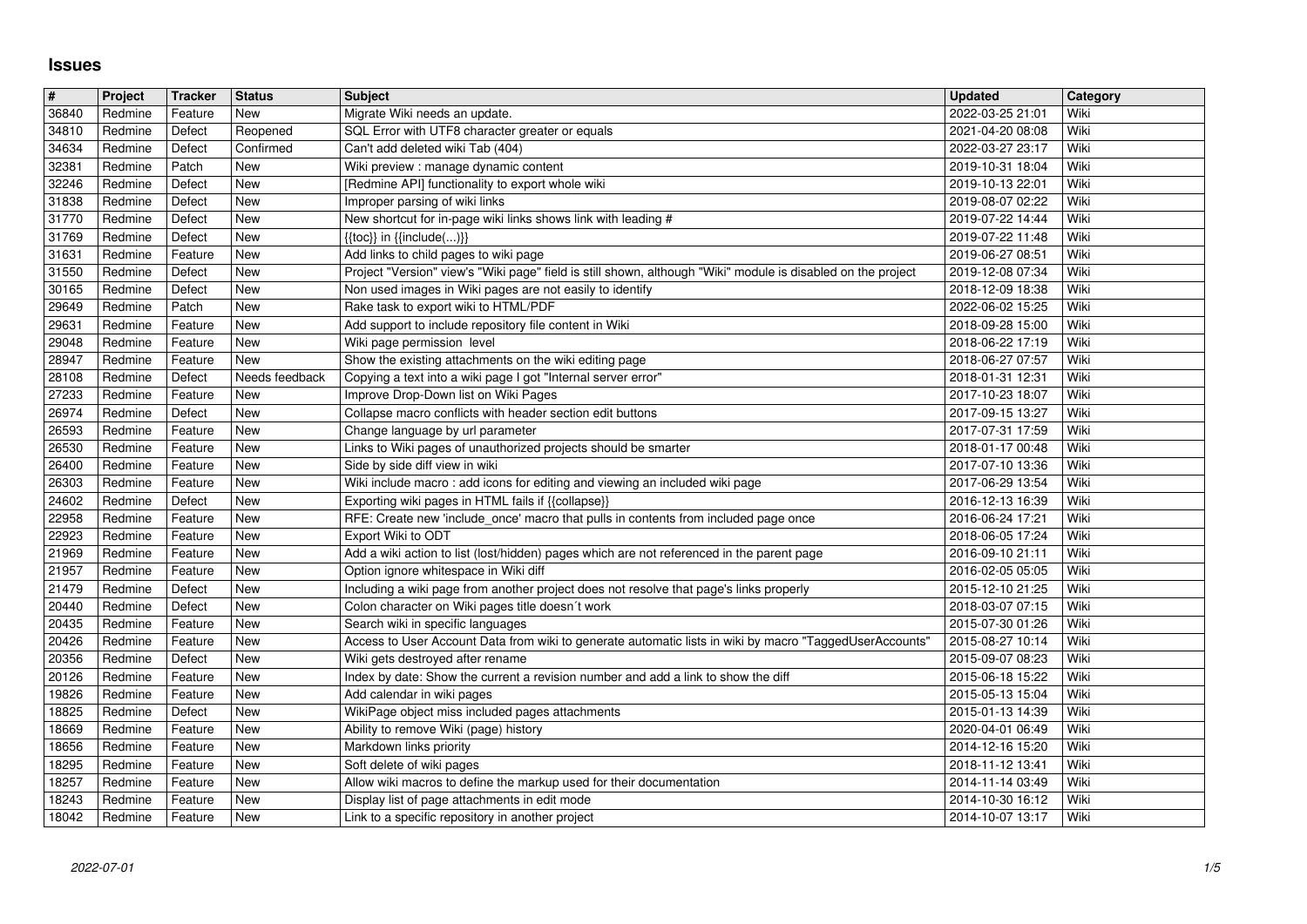| 17894<br>17797<br>17776<br>17511 | Redmine<br>Redmine<br>Redmine | Feature<br>Feature | New<br>New               | Collapse macro parameter to uncollapse by default<br>If no wiki pages have been created, wiki tab should return something more informative than 404 | 2014-09-17 11:03<br>2014-10-03 14:16 | Wiki<br>Wiki |
|----------------------------------|-------------------------------|--------------------|--------------------------|-----------------------------------------------------------------------------------------------------------------------------------------------------|--------------------------------------|--------------|
|                                  |                               |                    |                          |                                                                                                                                                     |                                      |              |
|                                  | Redmine                       | Feature<br>Defect  | <b>New</b><br><b>New</b> | Add an option for the wiki start page to be "index by title"<br>Wiki URL 404 when using markdown                                                    | 2016-10-27 16:40<br>2014-08-24 00:04 | Wiki<br>Wiki |
| 17238                            | Redmine                       | Feature            | New                      | Searching parsed wiki content - Cache option for Wiki pages                                                                                         | 2014-09-26 11:25                     | Wiki         |
| 17093<br>17072                   | Redmine<br>Redmine            | Feature<br>Feature | New<br>New               | Roll Based Wiki Permissions<br>Integration redmine wiki with yUML syntax                                                                            | 2014-07-03 06:23<br>2014-06-04 18:44 | Wiki<br>Wiki |
| 16996<br>16729                   | Redmine<br>Redmine            | Feature<br>Feature | New<br>New               | Reciprocal links (or, "Related wiki pages")<br>properties of issue dynamically available in wiki                                                    | 2020-07-15 17:03<br>2014-05-01 10:31 | Wiki<br>Wiki |
| 16469                            | Redmine                       | Feature            | New                      | Make Diff possible for all revisions                                                                                                                | 2014-03-31 09:19                     | Wiki         |
| 16324<br>16323                   | Redmine<br>Redmine            | Feature<br>Feature | <b>New</b><br><b>New</b> | Wiki export as docx file.<br>Wiki Page Export as md file.                                                                                           | 2016-05-31 10:53<br>2014-03-12 07:53 | Wiki<br>Wiki |
| 16252<br>16036                   | Redmine<br>Redmine            | Feature<br>Defect  | <b>New</b><br>New        | Private wiki<br>wiki edit pencil links are sometimes missing, throwing off the other pencil edit links                                              | 2018-03-31 08:40<br>2017-06-08 22:19 | Wiki<br>Wiki |
| 15982                            | Redmine                       | Patch              | New                      | Inconsitent wiki history functionaility                                                                                                             | 2014-02-07 10:31                     | Wiki         |
| 15911<br>15885                   | Redmine<br>Redmine            | Feature<br>Defect  | New<br>New               | Back to top in Wiki<br>Redirection of a wikipage with a %-sign seems to be broken                                                                   | 2014-01-20 16:17<br>2014-02-21 13:22 | Wiki<br>Wiki |
| 15826<br>14188                   | Redmine<br>Redmine            | Defect<br>Defect   | New<br>Confirmed         | Unable to edit some Wiki pages<br>Headers put inside blockquotes cause wiki 'edit this section' link point to incorrect section                     | 2014-01-08 20:15<br>2017-06-06 04:29 | Wiki<br>Wiki |
| 14115                            | Redmine                       | Feature            | New                      | Wiki enhancements: parent page and ajax                                                                                                             | 2014-04-24 14:19                     | Wiki         |
| 13665<br>13615                   | Redmine<br>Redmine            | Patch<br>Feature   | <b>New</b><br>New        | atom available on wiki page footer<br>Back (or HEAD) link in Wiki history page.                                                                     | 2018-08-27 14:39<br>2013-03-27 21:02 | Wiki<br>Wiki |
| 13559<br>13430                   | Redmine<br>Redmine            | Defect<br>Defect   | New<br>New               | {{toc}} remains when exporting wiki page to text<br>:export does not force export on .xml file                                                      | 2016-01-20 13:25<br>2021-06-29 07:14 | Wiki<br>Wiki |
| 13369                            | Redmine                       | Feature            | New                      | Hidden wiki text that can be view-ed with adequate rights                                                                                           | 2013-03-10 14:19                     | Wiki         |
| 13294<br>12875                   | Redmine<br>Redmine            | Feature<br>Feature | New<br>New               | More powerful includes<br>Wiki links to Overview/Activity/Roadmap/Issues/Documents/Files/News/Forums/etc of a particular project                    | 2013-02-26 13:37<br>2013-01-20 21:34 | Wiki<br>Wiki |
| 12616<br>12051                   | Redmine<br>Redmine            | Defect<br>Feature  | New<br><b>New</b>        | Macros in sidebar do not show correct information.<br>Wiki variables                                                                                | 2012-12-17 16:04<br>2012-10-12 23:13 | Wiki<br>Wiki |
| 11978                            | Redmine                       | Feature            | <b>New</b>               | Wiki pages for groups or wiki pages section with separate ACL                                                                                       | 2012-09-28 03:03                     | Wiki         |
| 11813<br>11697                   | Redmine<br>Redmine            | Defect<br>Defect   | New<br>New               | Export as PDF has another output than Export as HTML<br>Problem with Wiki export to PDF / HTML / TXT - 'include' does not includes                  | 2012-09-11 15:20<br>2018-06-07 16:20 | Wiki<br>Wiki |
| 11519<br>11351                   | Redmine<br>Redmine            | Feature<br>Feature | New<br>New               | Ability to edit wiki comments after entry saved<br>Extract code snippets from a project's VCS directly into the wiki                                | 2019-05-01 01:01<br>2012-07-09 13:11 | Wiki<br>Wiki |
| 11344                            | Redmine                       | Feature            | New                      | Alternate names for Index by title/date                                                                                                             | 2017-01-10 03:42                     | Wiki         |
| 10729<br>10673                   | Redmine<br>Redmine            | Feature<br>Defect  | New<br>New               | Embedded wiki pages should have their headings editable from the embedding page<br>Dot and comma in wiki pagename                                   | 2012-05-03 11:37<br>2021-08-28 11:57 | Wiki<br>Wiki |
| 10568<br>10407                   | Redmine<br>Redmine            | Feature<br>Feature | New<br>New               | Real-Time Collaborative Editor Wiki<br>Wiki page has a tree weight                                                                                  | 2015-07-14 05:17<br>2012-03-08 17:11 | Wiki<br>Wiki |
| 10406                            | Redmine                       | Feature            | New                      | Wiki tree bulk edit                                                                                                                                 | 2012-03-08 17:35                     | Wiki         |
| 10035<br>9733                    | Redmine<br>Redmine            | Feature<br>Feature | New<br>New               | Include sub-projects in the breadcrumb<br>WIKI macro to insert database query result as wiki table                                                  | 2012-01-20 14:18<br>2011-12-13 10:47 | Wiki<br>Wiki |
| 9601                             | Redmine                       | Feature            | New                      | Multi language wiki                                                                                                                                 | 2020-06-21 18:21                     | Wiki         |
|                                  |                               |                    |                          |                                                                                                                                                     |                                      |              |
|                                  |                               |                    |                          |                                                                                                                                                     |                                      |              |
|                                  |                               |                    |                          |                                                                                                                                                     |                                      |              |
|                                  |                               |                    |                          |                                                                                                                                                     |                                      |              |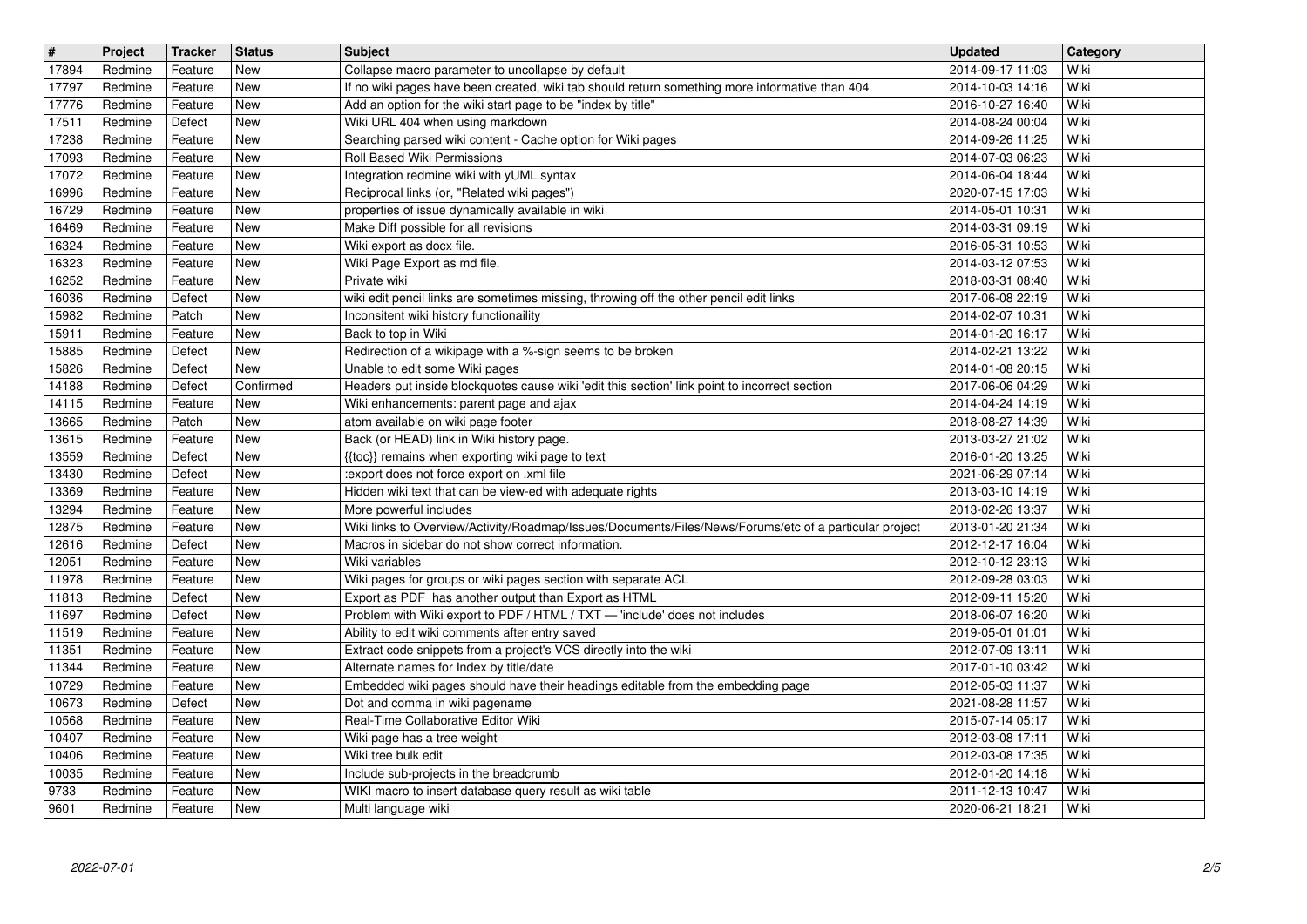| $\overline{\mathbf{H}}$ | Project            | <b>Tracker</b>     | <b>Status</b>            | <b>Subject</b>                                                                                                                             | <b>Updated</b>                       | Category     |
|-------------------------|--------------------|--------------------|--------------------------|--------------------------------------------------------------------------------------------------------------------------------------------|--------------------------------------|--------------|
| 9482                    | Redmine            | Feature            | New                      | Wiki - minor change without notification                                                                                                   | 2012-03-08 16:48                     | Wiki         |
| 9315<br>9266            | Redmine<br>Redmine | Feature<br>Defect  | <b>New</b><br>New        | Wiki Page as MS OneNote<br>comments field in wiki_content table does not be updated and displayed correctly                                | 2011-09-24 16:56<br>2012-05-03 08:02 | Wiki<br>Wiki |
| 9115                    | Redmine            | Feature            | New                      | special lists of wiki-pages                                                                                                                | 2011-08-24 11:43                     | Wiki         |
| 9114                    | Redmine            | Feature            | New                      | List incoming links in wiki-pages                                                                                                          | 2011-12-07 16:44                     | Wiki         |
| 9096                    | Redmine            | Patch              | New                      | Fix redirection to non-latin wiki pages after logon                                                                                        | 2011-08-24 18:25                     | Wiki         |
| 9091<br>8928            | Redmine<br>Redmine | Defect<br>Feature  | New<br>New               | CSS bug: fixed .header height cuts long breadcrumbs making them unusable<br>Use autocomplete in the wiki rename page to change parent page | 2011-08-19 14:22<br>2011-07-30 10:51 | Wiki<br>Wiki |
| 8866                    | Redmine            | Defect             | <b>New</b>               | BugTraq references in commit message breaks revision references                                                                            | 2011-07-20 20:10                     | Wiki         |
| 8463                    | Redmine            | Feature            | New                      | View Wiki source                                                                                                                           | 2011-05-30 10:55                     | Wiki         |
| 7971<br>7749            | Redmine<br>Redmine | Feature<br>Feature | <b>New</b><br><b>New</b> | Syntax to create a link that opens a new windows<br>Set the order of sub wiki pages manully on "index by title"                            | 2011-03-23 20:40<br>2011-03-01 18:35 | Wiki<br>Wiki |
| 7536                    | Redmine            | Feature            | New                      | Automatic routing to another project's WIKI (Global WIKI)                                                                                  | 2011-02-04 00:18                     | Wiki         |
| 7200                    | Redmine            | Feature            | New                      | Current Page Inheritance in Sidebar                                                                                                        | 2010-12-29 20:12                     | Wiki         |
| 7066                    | Redmine            | Feature            | New                      | Develop wiki save and continue feature                                                                                                     | 2011-01-17 20:49                     | Wiki         |
| 6989<br>6845            | Redmine<br>Redmine | Feature<br>Feature | New<br>New               | Wiki template for version wiki pages<br>Add a real title field for wiki pages                                                              | 2010-11-26 17:21<br>2011-12-08 12:08 | Wiki<br>Wiki |
| 6401                    | Redmine            | Feature            | <b>New</b>               | Make Wiki Redirects editable                                                                                                               | 2020-11-09 16:35                     | Wiki         |
| 6330                    | Redmine            | Patch              | <b>New</b>               | Hyperlinks with "%" or "!" at the end                                                                                                      | 2010-10-05 15:04                     | Wiki         |
| 6188<br>5402            | Redmine<br>Redmine | Feature<br>Feature | <b>New</b><br>New        | Ability to link Wiki page specific version<br>Wiki diff: line by line instead of word by word                                              | 2012-06-29 14:51<br>2011-01-05 23:58 | Wiki<br>Wiki |
| 5103                    | Redmine            | Feature            | New                      | status "out of date" for wiki pages                                                                                                        | 2010-03-17 16:55                     | Wiki         |
| 5029                    | Redmine            | Feature            | New                      | Add discussion thread for each wiki page                                                                                                   | 2010-03-10 09:57                     | Wiki         |
| 4987                    | Redmine            | Feature            | New                      | Convert internal URLs to canonic wiki links                                                                                                | 2010-03-04 23:15                     | Wiki         |
| 4717<br>4544            | Redmine<br>Redmine | Feature<br>Defect  | New<br>New               | Make wiki tab link use the actual link that contains the page name.<br>Wiki exported HTML has different CSS formatting to the original     | 2010-02-02 15:21<br>2016-03-31 12:03 | Wiki<br>Wiki |
| 4372                    | Redmine            | Feature            | New                      | Wiki include macro: Include specific revision                                                                                              | 2015-10-23 15:20                     | Wiki         |
| 4301                    | Redmine            | Feature            | <b>New</b>               | position Wiki Toc in sidebar                                                                                                               | 2011-08-02 06:59                     | Wiki         |
| 4258<br>4062            | Redmine<br>Redmine | Feature<br>Feature | <b>New</b><br><b>New</b> | Improve tab order in wikis<br>Wiki: Feature request:Auto-replace text with another user-defined                                            | 2009-11-20 20:01<br>2012-07-06 21:02 | Wiki<br>Wiki |
| 4032                    | Redmine            | Feature            | New                      | Wiki attachment history                                                                                                                    | 2009-10-15 09:42                     | Wiki         |
| 3933                    | Redmine            | Feature            | New                      | Add docbook export to wiki                                                                                                                 | 2013-10-05 16:02                     | Wiki         |
| 3879                    | Redmine            | Feature            | New                      | "What Links Here" in right hand column                                                                                                     | 2015-04-07 18:17                     | Wiki         |
| 3806<br>3765            | Redmine<br>Redmine | Patch<br>Feature   | New<br>New               | Template engine<br>Creating article in Wiki                                                                                                | 2018-01-16 17:13<br>2010-12-11 21:33 | Wiki<br>Wiki |
| 3749                    | Redmine            | Patch              | New                      | Wiki. TOC. The standardised anchors and admissible "fragment" part of URI.                                                                 | 2009-08-18 01:10                     | Wiki         |
| 3684                    | Redmine            | Feature            | New                      | Cucumber features in wiki                                                                                                                  | 2009-07-31 09:11                     | Wiki         |
| 3547                    | Redmine            | Feature            | New<br>New               | Wiki include macro: add ability to include single section                                                                                  | 2019-02-12 11:06                     | Wiki         |
| $3274$<br>3272          | Redmine<br>Redmine | Patch<br>Feature   | New                      | Wiki Page Categories<br>Ability to import wiki image from other wiki page                                                                  | 2010-10-25 17:02<br>2021-11-01 01:34 | Wiki<br>Wiki |
| 3228                    | Redmine            | Feature            | New                      | Attatched wiki images are not included in export to HTML                                                                                   | 2010-08-24 00:33                     | Wiki         |
| 3205<br>3074            | Redmine<br>Redmine | Feature<br>Feature | New<br>New               | Wiki "Blocks"<br>Indention in Wiki of headings and corresponding content based on heading-depth                                            | 2009-04-20 12:20<br>2015-01-27 20:24 | Wiki<br>Wiki |
|                         |                    |                    |                          |                                                                                                                                            |                                      |              |
|                         |                    |                    |                          |                                                                                                                                            |                                      |              |
|                         |                    |                    |                          |                                                                                                                                            |                                      |              |
|                         |                    |                    |                          |                                                                                                                                            |                                      |              |
|                         |                    |                    |                          |                                                                                                                                            |                                      |              |
|                         |                    |                    |                          |                                                                                                                                            |                                      |              |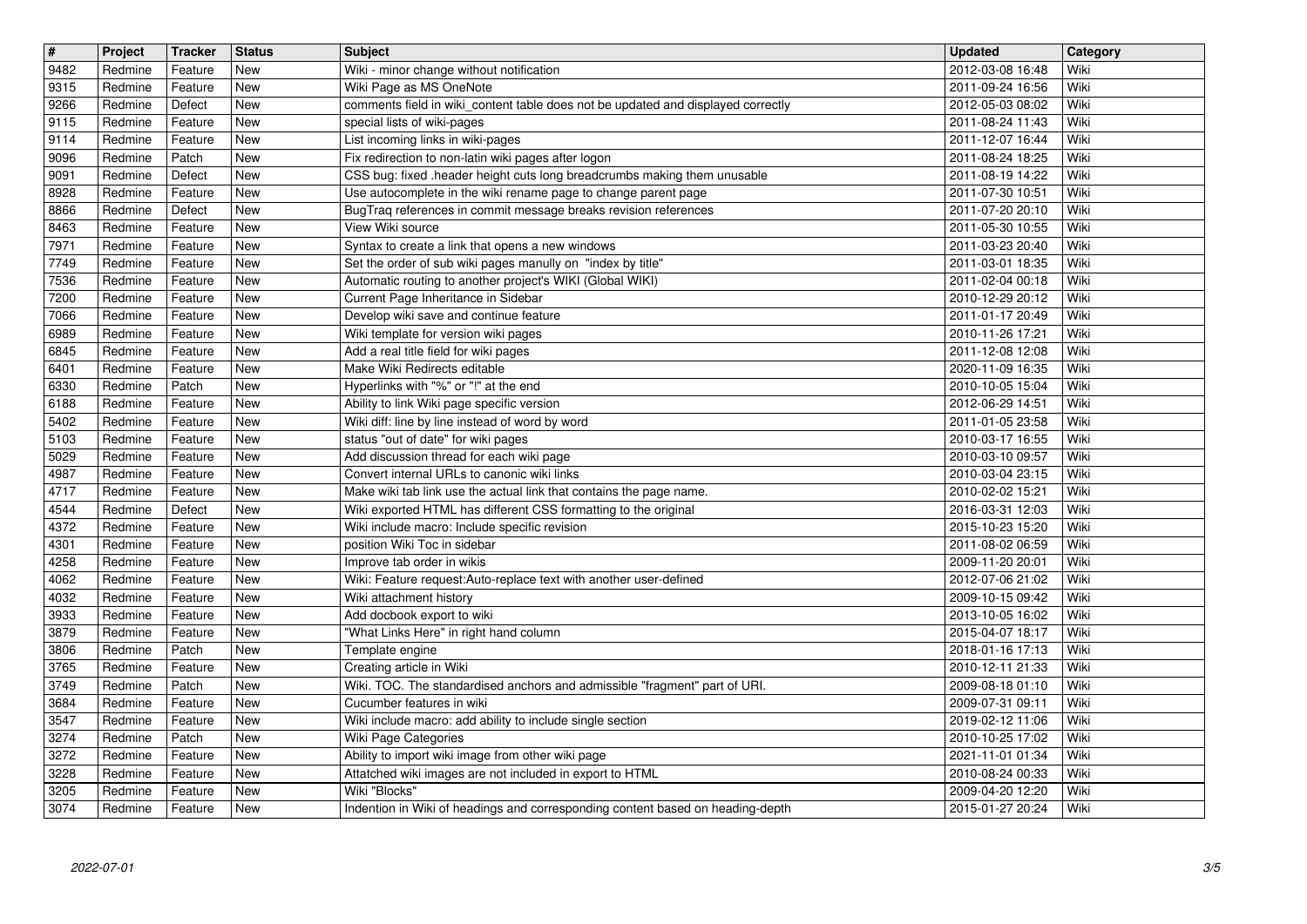| $\overline{\mathbf{t}}$ | Project            | <b>Tracker</b>     | <b>Status</b>            | <b>Subject</b>                                                                                                            | <b>Updated</b>                       | <b>Category</b>                                |
|-------------------------|--------------------|--------------------|--------------------------|---------------------------------------------------------------------------------------------------------------------------|--------------------------------------|------------------------------------------------|
| 3027<br>2953            | Redmine<br>Redmine | Defect<br>Feature  | New<br>New               | Wiki start page shouldn't be capitalized automatically<br>application launch URLs not rendered as link                    | 2013-02-06 10:34<br>2009-03-12 19:06 | Wiki<br>Wiki                                   |
| 2947                    | Redmine            | Feature            | New                      | Add a wrapping-setting button to edit-windows                                                                             | 2009-03-11 00:42                     | Wiki                                           |
| 2876                    | Redmine            | Feature            | New                      | A simple plan for wiki concurrent edition                                                                                 | 2009-06-30 22:34                     | Wiki                                           |
| 2782<br>2698            | Redmine<br>Redmine | Feature<br>Feature | New<br>New               | Save + Continue or AJAX save POST<br>Wiki Auto-Save currently editing page                                                | 2014-06-25 15:03<br>2015-01-14 09:50 | Wiki<br>Wiki                                   |
| 2674                    | Redmine            | Feature            | New                      | wiki templates                                                                                                            | 2021-08-25 16:01                     | Wiki                                           |
| 2636<br>2355            | Redmine<br>Redmine | Feature<br>Feature | New<br>New               | Feature Request: Wiki ACLs (Access control for individual pages)<br>add a link to diff page to wiki item in activity page | 2020-04-01 14:38<br>2014-10-07 01:53 | Wiki<br>Wiki                                   |
| 2219                    | Redmine            | Feature            | New                      | Export to LaTeX using Redcloth 4                                                                                          | 2010-09-02 05:21                     | Wiki                                           |
| 2084<br>1994            | Redmine<br>Redmine | Feature<br>Feature | <b>New</b><br><b>New</b> | Customizable "protocols" to generate external links<br>LaTEX support in Wiki, Forums and Issues                           | 2008-10-24 14:48<br>2018-09-04 20:50 | Wiki<br>Wiki                                   |
| 1857                    | Redmine            | Patch              | <b>New</b>               | Make {{toc}} render as properly nested list + skip support                                                                | 2010-11-06 19:46                     | Wiki                                           |
| 1856<br>1722            | Redmine<br>Redmine | Feature<br>Feature | New<br>New               | Link syntax is inconsistent<br>Allow linking between release and docs                                                     | 2008-09-21 14:03<br>2008-07-31 14:38 | Wiki<br>Wiki                                   |
| 1700                    | Redmine            | Patch              | New                      | Support for extra macros to help in move from trac                                                                        | 2011-12-05 10:20                     | Wiki                                           |
| 1548<br>1533            | Redmine<br>Redmine | Feature<br>Feature | New<br>New               | bookmarks of wiki pages<br>Link to included page in wiki                                                                  | 2008-06-30 20:27<br>2008-06-26 13:51 | Wiki<br>Wiki                                   |
| 1504                    | Redmine            | Feature            | New                      | Users should be able to replace a wiki file attachment                                                                    | 2008-06-19 20:32                     | Wiki                                           |
| 1440                    | Redmine            | Feature            | New<br><b>New</b>        | Questions/clarifications                                                                                                  | 2008-06-13 12:30                     | Wiki<br>Wiki                                   |
| 1439<br>1330            | Redmine<br>Redmine | Feature<br>Feature | New                      | Interlinking between wiki and issues<br>Copy a Wiki Page                                                                  | 2013-03-18 05:46<br>2021-08-25 16:06 | Wiki                                           |
| 1325                    | Redmine            | Feature            | New                      | Allow cross page links to reference attachments.                                                                          | 2008-11-11 10:36                     | Wiki                                           |
| 1226<br>1219            | Redmine<br>Redmine | Feature<br>Feature | New<br>New               | query results on wiki pages<br>Add an option to make RedCloth not use hard_breaks                                         | 2015-02-12 21:16<br>2008-07-03 11:50 | Wiki<br>Wiki                                   |
| 1213                    | Redmine            | Feature            | New                      | Allow Slashes in wiki URLs                                                                                                | 2021-11-24 14:09                     | Wiki                                           |
| 1208<br>1187            | Redmine<br>Redmine | Feature<br>Feature | New<br>New               | Restructured text support for the wiki<br>Relate a Wiki page to a project module.                                         | 2013-12-19 04:10<br>2012-01-05 17:50 | Wiki<br>Wiki                                   |
| 1106                    | Redmine            | Feature            | <b>New</b>               | Embedded repository images in the wiki                                                                                    | 2017-10-19 01:01                     | Wiki                                           |
| 1087<br>1075            | Redmine<br>Redmine | Feature<br>Feature | New<br>New               | Commenting system on wiki<br>Wiki shared across sub-projects                                                              | 2012-05-03 08:08<br>2011-03-15 22:53 | Wiki<br>Wiki                                   |
| 806                     | Redmine            | Feature            | New                      | Have wiki links display linked page title                                                                                 | 2010-06-01 13:15                     | Wiki                                           |
| 656<br>592              | Redmine<br>Redmine | Feature<br>Feature | New<br>New               | Roadmap with wiki page<br>User Wiki Page                                                                                  | 2013-12-17 20:44<br>2016-05-10 23:04 | Wiki<br>Wiki                                   |
| 550                     | Redmine            | Feature            | Reopened                 | Function to export whole wiki                                                                                             | 2015-06-03 01:18                     | Wiki                                           |
| 547                     | Redmine            | Feature            | <b>New</b>               | Access to non existing pages directly for the wiki                                                                        | 2011-03-29 14:14                     | Wiki                                           |
| 480<br>90               | Redmine<br>Redmine | Feature<br>Feature | <b>New</b><br>New        | Wiki: Support categories tagging and autolisting<br>Show deleted wiki pages or wiki files on the activity                 | 2012-12-05 03:02<br>2018-04-18 09:25 | Wiki<br>Wiki                                   |
| 36521                   | Redmine            | Feature            | New                      | Add language filter to redmine.org page                                                                                   | 2022-01-25 21:30                     | Website (redmine.org)                          |
| 33836<br>33544          | Redmine<br>Redmine | Feature<br>Defect  | <b>New</b><br>New        | Demo.redmine.org version<br>One of the SSL Certificates of redmine.org seems to be expired                                | 2020-08-10 12:41<br>2020-06-25 11:49 | Website (redmine.org)<br>Website (redmine.org) |
| 33210<br>32438          | Redmine<br>Redmine | Feature<br>Defect  | Resolved<br>New          | Add "Filters" category to redmine.org<br>Update the public site www.redmine.org ti latest release                         | 2020-04-21 11:42<br>2020-12-28 02:53 | Website (redmine.org)<br>Website (redmine.org) |
|                         | 2022-07-01         |                    |                          |                                                                                                                           |                                      |                                                |
|                         |                    |                    |                          |                                                                                                                           |                                      |                                                |
|                         |                    |                    |                          |                                                                                                                           |                                      |                                                |
|                         |                    |                    |                          |                                                                                                                           |                                      |                                                |
|                         |                    |                    |                          |                                                                                                                           |                                      |                                                |
|                         |                    |                    |                          |                                                                                                                           |                                      |                                                |
|                         |                    |                    |                          |                                                                                                                           |                                      |                                                |
|                         |                    |                    |                          |                                                                                                                           |                                      |                                                |
|                         |                    |                    |                          |                                                                                                                           |                                      |                                                |
|                         |                    |                    |                          |                                                                                                                           |                                      |                                                |
|                         |                    |                    |                          |                                                                                                                           |                                      |                                                |
|                         |                    |                    |                          |                                                                                                                           |                                      |                                                |
|                         |                    |                    |                          |                                                                                                                           |                                      |                                                |
|                         |                    |                    |                          |                                                                                                                           |                                      |                                                |
|                         |                    |                    |                          |                                                                                                                           |                                      |                                                |
|                         |                    |                    |                          |                                                                                                                           |                                      |                                                |
|                         |                    |                    |                          |                                                                                                                           |                                      |                                                |
|                         |                    |                    |                          |                                                                                                                           |                                      |                                                |
|                         |                    |                    |                          |                                                                                                                           |                                      |                                                |
|                         |                    |                    |                          |                                                                                                                           |                                      |                                                |
|                         |                    |                    |                          |                                                                                                                           |                                      |                                                |
|                         |                    |                    |                          |                                                                                                                           |                                      |                                                |
|                         |                    |                    |                          |                                                                                                                           |                                      |                                                |
|                         |                    |                    |                          |                                                                                                                           |                                      |                                                |
|                         |                    |                    |                          |                                                                                                                           |                                      |                                                |
|                         |                    |                    |                          |                                                                                                                           |                                      |                                                |
|                         |                    |                    |                          |                                                                                                                           |                                      |                                                |
|                         |                    |                    |                          |                                                                                                                           |                                      |                                                |
|                         |                    |                    |                          |                                                                                                                           |                                      |                                                |
|                         |                    |                    |                          |                                                                                                                           |                                      |                                                |
|                         |                    |                    |                          |                                                                                                                           |                                      |                                                |
|                         |                    |                    |                          |                                                                                                                           |                                      |                                                |
|                         |                    |                    |                          |                                                                                                                           |                                      |                                                |
|                         |                    |                    |                          |                                                                                                                           |                                      |                                                |
|                         |                    |                    |                          |                                                                                                                           |                                      |                                                |
|                         |                    |                    |                          |                                                                                                                           |                                      |                                                |
|                         |                    |                    |                          |                                                                                                                           |                                      |                                                |
|                         |                    |                    |                          |                                                                                                                           |                                      |                                                |
|                         |                    |                    |                          |                                                                                                                           |                                      |                                                |
|                         |                    |                    |                          |                                                                                                                           |                                      |                                                |